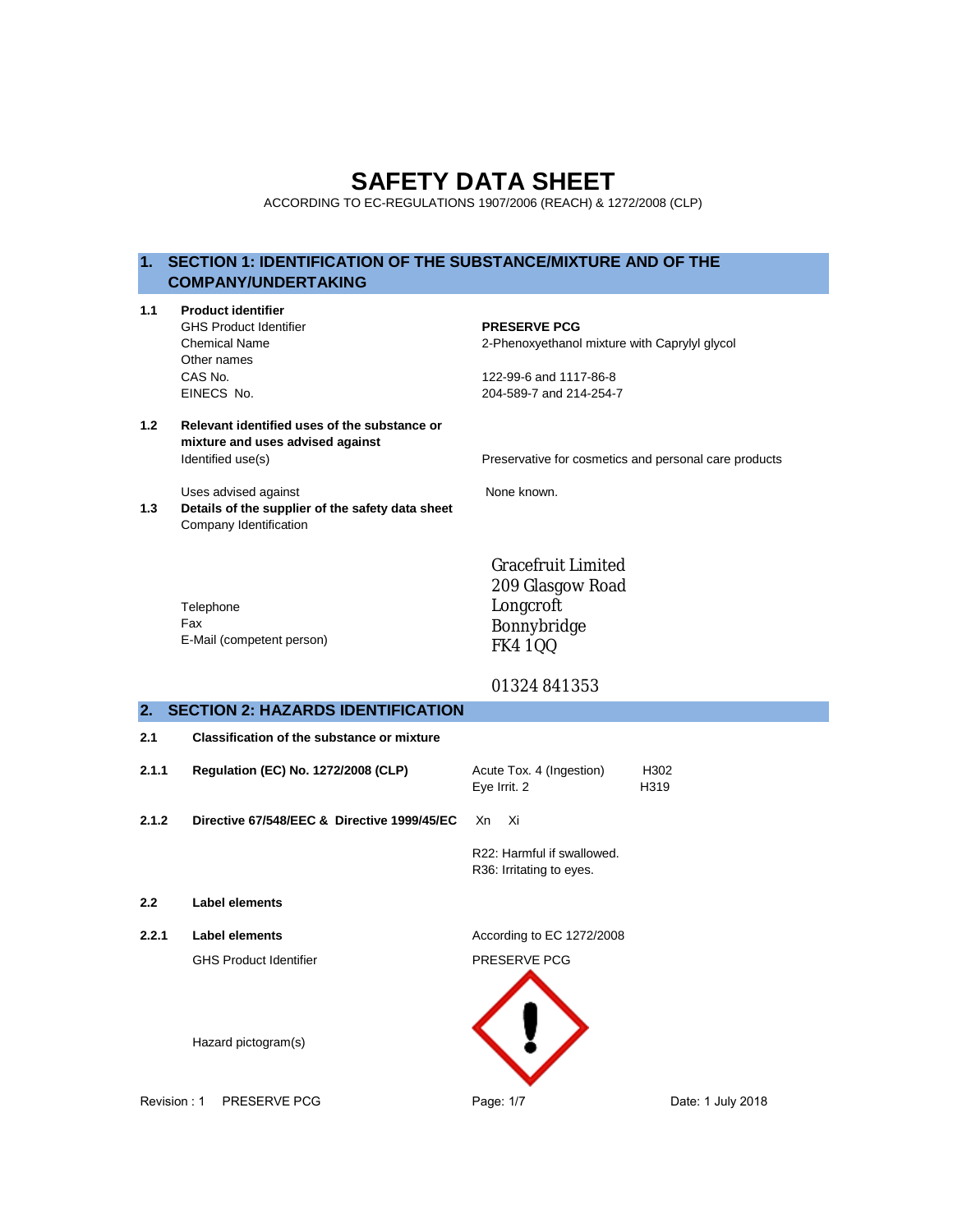|       | Signal word(s)                | Warning                                                                                                                                                                                                                                                                                   |
|-------|-------------------------------|-------------------------------------------------------------------------------------------------------------------------------------------------------------------------------------------------------------------------------------------------------------------------------------------|
|       | Hazard statement(s)           | H302: Harmful if swallowed.<br>H319: Causes serious eye damage.                                                                                                                                                                                                                           |
|       | Precautionary statement(s)    | P102: Keep out of reach of children.<br>P280: Wear protective gloves/protective clothing/eye<br>protection/face protection.<br>P305 + P351 + P338: IF IN EYES: Rinse cautiously with water<br>for several minutes. Remove contact lenses, if present and<br>easy to do. Continue rinsing. |
| 2.2.2 | <b>Label elements</b>         | According to Directive 67/548/EEC :                                                                                                                                                                                                                                                       |
|       | Pictogram                     | Xn                                                                                                                                                                                                                                                                                        |
|       | <b>Risk Phrases</b>           | R22: Harmful if swallowed.<br>R36: Irritating to eyes.                                                                                                                                                                                                                                    |
|       | <b>Safety Phrases</b>         | S2: Keep out of the reach of children.<br>S26: In case of contact with eyes, rinse immediately with<br>plenty of water and seek medical advice.<br>S37/39: Wear suitable gloves and eye/face protection.                                                                                  |
| 2.3   | Other hazards                 | Inhalation of the vapour may cause irritation of the nose and<br>upper respiratory tract                                                                                                                                                                                                  |
| 2.4   | <b>Additional Information</b> |                                                                                                                                                                                                                                                                                           |

# **3. SECTION 3: COMPOSITION/INFORMATION ON INGREDIENTS**

# **3.1 Substances**

# EC Classification No. 1272/2008

| Hazardous Ingredient(s) | %W/W   | CAS No.  | EC No.    | Hazard statement(s) |      |
|-------------------------|--------|----------|-----------|---------------------|------|
| 2-Phenoxyethanol        | 50-70% | 122-99-6 | 204-589-7 | Acute Tox, 4        | H302 |
| Index No.: 603-098-00-9 |        |          |           | Eve Irrit, 2        | H319 |

# EC Classification No. 67/548/EEC

| Hazardous Ingredient(s) | %W/W   | CAS No.  | EC No.    | <b>Classification and Risk</b> |
|-------------------------|--------|----------|-----------|--------------------------------|
|                         |        |          |           | <b>Phrases</b>                 |
| 2-Phenoxyethanol        | 50-70% | 122-99-6 | 204-589-7 | Xn Xi                          |
| Index No.: 603-098-00-9 |        |          |           | R22: Harmful if swallowed.     |
|                         |        |          |           | R36: Irritating to eyes.       |

### **3.3 Additional Information**

For full text of R/H/P phrases see section 16.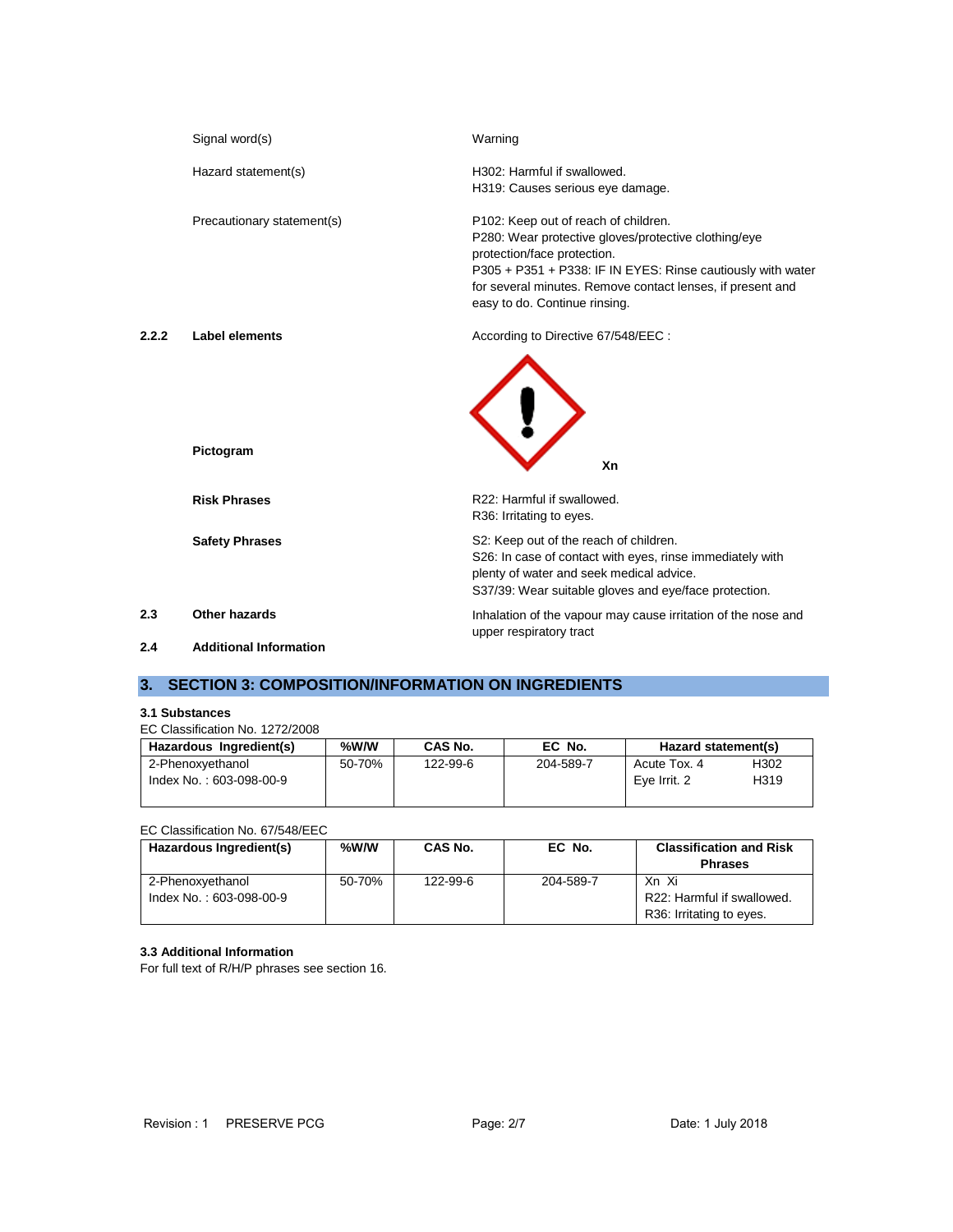## **4. SECTION 4: FIRST AID MEASURES**



**4.1 Description of first aid measures** Inhalation **Remove persons affected to fresh air.** Keep patient warm and at rest. Apply artificial respiration if necessary. If breathing is laboured, administer oxygen. Obtain medical attention if symptoms develop Skin Contact **Remove contaminated clothing immediately and wash** affected skin with soap and plenty of water.Wash contaminated clothing before reuse. Obtain medical attention if irritation develops Eye Contact Obtain medical attention. If substance has got into the eyes, immediately wash out with plenty of water for at least 15 minutes. Ingestion Wash out mouth with water and give 200-300 ml (half a pint) of water to drink. Do not induce vomiting. Obtain medical attention if symptoms develop **4.2 Most important symptoms and effects, both acute and delayed** Irritation, coughing, headache, nausea, dizziness, vomiting, **4.3 Indication of the immediate medical attention**  Increased difficulty in breathing. headache, dizziness

# **5. SECTION 5: FIRE-FIGHTING MEASURES**

**and special treatment needed**

| 5.1 | <b>Extinguishing media</b>                    |                                                              |
|-----|-----------------------------------------------|--------------------------------------------------------------|
|     | Suitable Extinguishing Media                  | Extinguish with alcohol-resistant foam, carbon dioxide, dry  |
|     |                                               | chemical or water spray.                                     |
|     | Unsuitable Extinguishing Media                | Water iet                                                    |
| 5.2 | Special hazards arising from the substance or | Produces harmful vapours. Evacuate area if there are         |
|     | mixture                                       | audible sounds from venting drums                            |
| 5.3 | <b>Advice for fire-fighters</b>               | Self-contained breathing apparatus to be worn if involved in |
|     |                                               | fire. Water spray should be used to cool containers.         |

#### **6. SECTION 6: ACCIDENTAL RELEASE MEASURES**

| 6.1 | Personal precautions, protective equipment<br>and emergency procedures | Put on protective clothing. Avoid contact with skin and eyes.                                                                                                                                                        |
|-----|------------------------------------------------------------------------|----------------------------------------------------------------------------------------------------------------------------------------------------------------------------------------------------------------------|
| 6.2 | <b>Environmental precautions</b>                                       | Do not allow to enter drains, sewers or watercourses. If<br>substance has entered a watercourse or sewer,<br><b>IMMEDIATELY</b> advise water authority.                                                              |
| 6.3 | Methods and material for containment and<br>cleaning up                | Adsorb spillages onto sand, earth or any suitable adsorbent<br>material. Transfer to a lidded plastic container for disposal or<br>recovery. Disposal should be in accordance with local or<br>national legislation. |
| 6.4 | Reference to other sections                                            | See Section: 8 (Exposure controls / PPE) & 13 (Disposal)                                                                                                                                                             |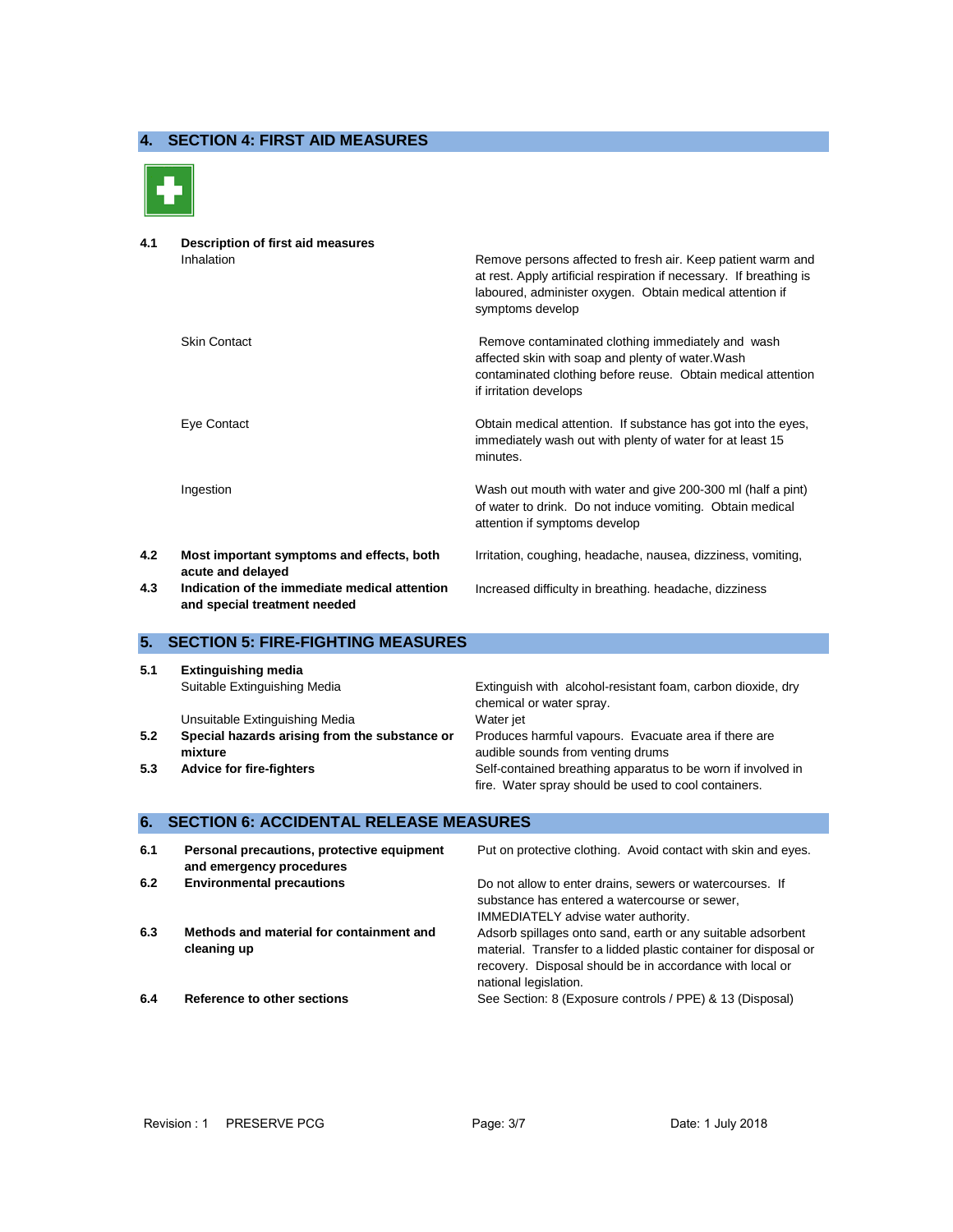### **7. SECTION 7: HANDLING AND STORAGE**

| 7.1 | <b>Precautions for safe handling</b>                            | Ensure adequate ventilation. Avoid contact with skin, eyes<br>and clothes. Avoid inhalation of vapours or mists. Do not<br>ingest    |
|-----|-----------------------------------------------------------------|--------------------------------------------------------------------------------------------------------------------------------------|
| 7.2 | Conditions for safe storage, including any<br>incompatibilities | Store in original plastic or plastc-lined containers. Keep<br>containers tightly closed when not in use. Prevent contact<br>with air |
|     | Storage Temperature                                             | 15 - 40 degC.                                                                                                                        |
|     | Storage Life                                                    | Two years                                                                                                                            |
|     | Incompatible materials                                          | Strong oxidising agents. Strong bases. Aluminium, Copper,<br>Zinc. Galvanized iron                                                   |
|     | Other information                                               | Take precautionary measures against static discharges.<br>Product may separate at low temperatures. Warm and stir<br>before use      |

### **8. SECTION 8: EXPOSURE CONTROLS/PERSONAL PROTECTION**

- **8.1 Control parameters**
- **8.1.1 Occupational Exposure Limits** LTEL (8 hr TWA mg/m<sup>3</sup>)
- **8.2 Exposure controls**
- **8.2.1 Appropriate engineering controls** Provide adequate ventilation, including appropriate local
- **8.2.2 Personal protection equipment**







**Other** 

Not applicable.

**WEL: Workplace Exposure Limit (UK HSE EH40)**

extraction if dusts, fumes or vapours are likely to be evolved.

Eye/face protection Safety spectacles/goggles. Minimum standard EN166.

Skin protection (Hand protection/ Other) Plastic or rubber gloves as appropriate for other materials and the process. Minimum standard EN374-3. Apron or other light protective clothing.

Respiratory protection Wear suitable respiratory protective equipment if processing involves working in areas where aerosols, mists or dusts are likely to be evolved.: Full-/Half-/quarter-face masks ( EN 136/140/141) with Type A filter

> applicable. Wash hands before breaks and after work. General hygiene measures for the handling of chemicals are Wash contaminated clothing before reuse.

**8.2.3 Environmental Exposure Controls** Do not allow to enter drains, sewers or watercourses.

#### **9. SECTION 9: PHYSICAL AND CHEMICAL PROPERTIES**

| Information on basic physical and chemical<br>properties (Solution) |  |  |  |  |
|---------------------------------------------------------------------|--|--|--|--|
| Clear Liquid                                                        |  |  |  |  |
| Colourless                                                          |  |  |  |  |
| Faint                                                               |  |  |  |  |
| Not available.                                                      |  |  |  |  |
| Not available.                                                      |  |  |  |  |
| $~13$ degC                                                          |  |  |  |  |
|                                                                     |  |  |  |  |

Revision : 1 PRESERVE PCG Page: 4/7 Page: 4/7 Date: 1 July 2018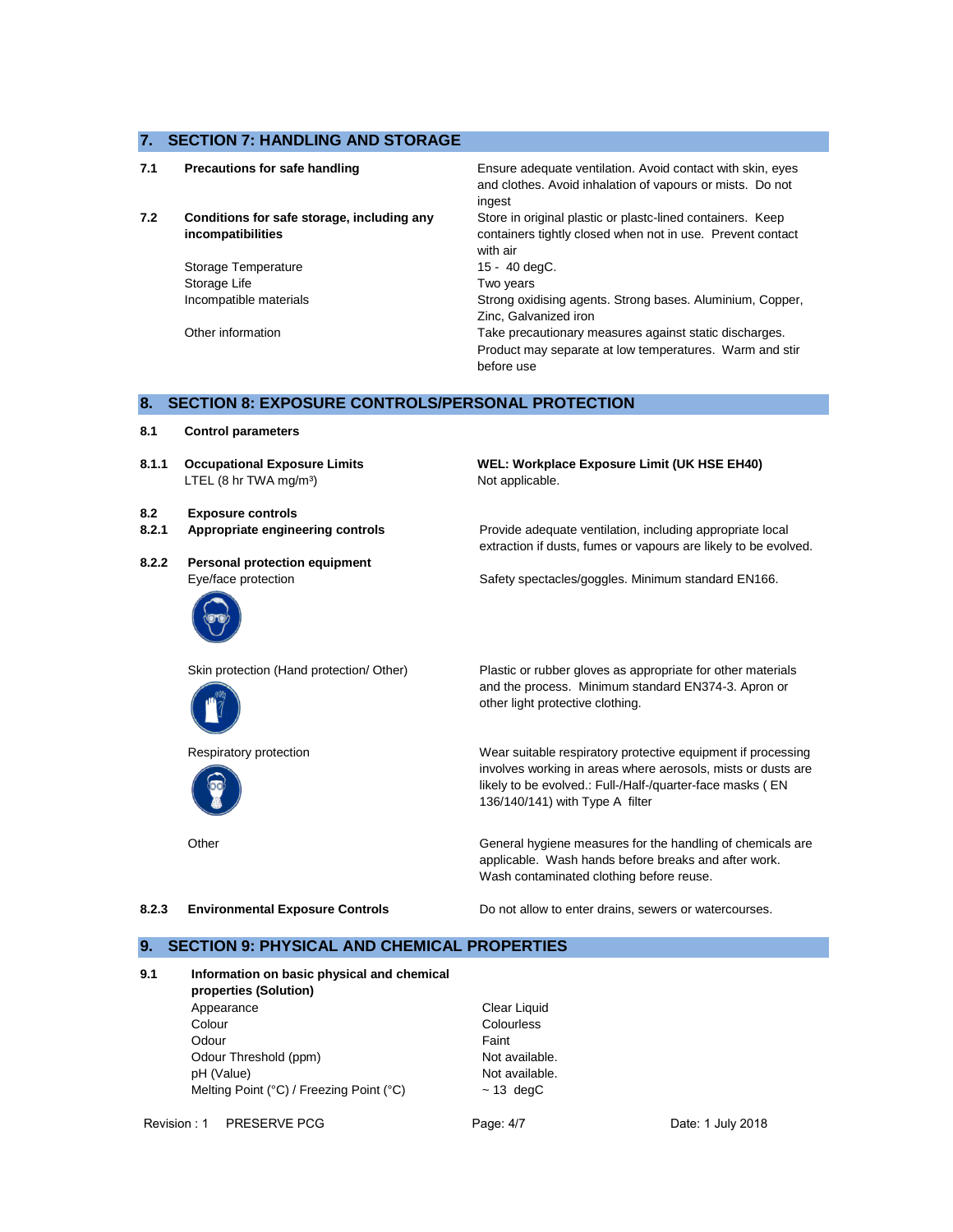- Boiling point/boiling range (°C):  $>$  245 degC (2-phenoxyethanol) Flash Point (°C) [Open cup] > 100 degC Evaporation rate (Butyl acetate  $= 1$ ) Not available Vapour Pressure 0.02 hPa at 25 degC Vapour Density (Air=1) 4.8 Density  $(g/m)$   $\sim 1.02$  at 20 degC Solubility (Water)(20 degC) Slightly soluble (~2%) Solubility (Other) Miscible with alcohols and glycols Partition Coefficient (n-Octanol/water) Log Pow :1.2 Auto Ignition Temperature (°C) 475 degC (2-phenoxyethanol) Decomposition Temperature (°C) > 200 degC Viscosity (mPa.s) ~ 30 mPa.s at 20 degC Explosive properties Not explosive. Oxidising properties Not oxidising
- Explosive limit ranges **Not applicable**. Test not scientifically justified
- **9.2 Other information**

#### **10. SECTION 10: STABILITY AND REACTIVITY**

- **10.1 Reactivity Alcohol reactions**
- 
- 
- 
- 

**10.2 Chemical stability 10.2 Chemical stability Stable under normal conditions. 10.3 Possibility of hazardous reactions** May form peroxides in contact with air or oxygen **10.4 Conditions to avoid Temperatures** < 15 degC, > 40 degC **10.5 Incompatible materials 10.5 Incompatible materials Strong oxidising agents. Strong bases, Aluminium, Copper,** Zinc

**10.6 Hazardous Decomposition Product(s)** Peroxides

### **11. SECTION 11: TOXICOLOGICAL INFORMATION**

- **11.1 Information on toxicological effects**
- **11.1.1 Substances**

**Acute toxicity** Ingestion LD50 : 1 850 mg/k (rat)( 2-Phenoxyethanol) Inhalation (4 hrs) LC50 :> 1 000 mg/l (rat)( 2-Phenoxyethanol) Skin Contact LD50 : 2 250 mg/k (rabbit)( 2-Phenoxyethanol) **Skin corrosion/irritation** Non-irritant. **Serious eye damage/irritation IFF** Irritant **Respiratory or skin sensitization** Not sensitising **Mutagenicity** There is no evidence of mutagenic potential. **Carcinogenicity** IARC, NTP, OSHA, do not list this product or any components as a known or suspected carcinogen. **Reproductive toxicity No evidence of reproductive toxicity. STOT-single exposure Inhalation** : Irritation of the respiratory tract. Coughing.

**Ingestion :** May cause irritation of the gastrointestinal tract. Headache, dizziness, nausea, vomiting, **STOT-repeated exposure (91 days)** NOAEL (Oral)(rat) 700 mg/k/day ( 2-Phenoxyethanol)

**11.2 Other information** Local anaesthetic effect on the lips, tongue and mucous membranes

## **12. SECTION 12: ECOLOGICAL INFORMATION**

**12.1 Toxicity**

(Fish) (96hrs) (Daphnia magna) (48hrs) (Algae) (72hrs)

LC50 : 220 - 460 mg/l (Golden Orfe)( 2-Phenoxyethanol) EC50 > 500 mg/l ( 2-Phenoxyethanol) EC50 : 443 - 625 mg/l (Desmodesmus sub. ) ( 2-Phenoxyethanol)

Revision : 1 PRESERVE PCG Page: 5/7 Page: 5/7 Date: 1 July 2018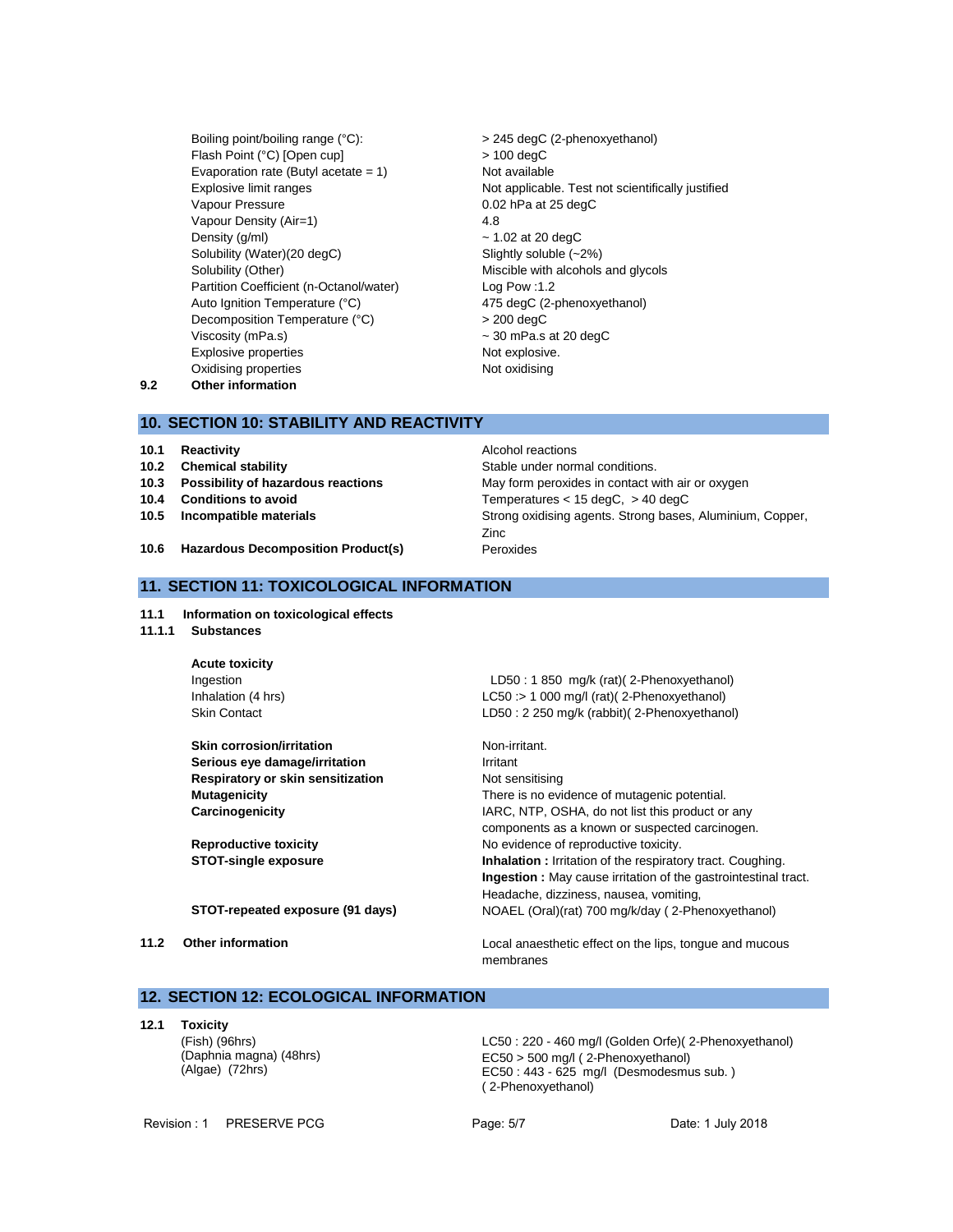- 
- 
- 
- **12.5 Results of PBT and vPvB assessment** Not classified as PBT or vPvB.
- **12.6 Other adverse effects**

**12.2 Persistence and degradability** Readily biodegradable at low concentrations. **12.3 Bioaccumulative potential (96 hrs)** The product has no potential for bioaccumulation. **12.4 Mobility in soil 12.4 Mobility in soil.** This product is predicted to have very high mobility in soil.

#### **13. SECTION 13: DISPOSAL CONSIDERATIONS**

**13.1 Waste treatment methods** This material and must be disposed of as hazardous waste, usually by incineration. Consult an accredited waste disposal contractor or the local authority for advice.

**13.2 Additional Information**

#### **14. SECTION 14: TRANSPORT INFORMATION**

- **14.1 Land transport (ADR/RID)**
- **14.2 Sea transport (IMDG)**
- **14.3 Air transport (ICAO/IATA)**

UN number **Not classified according to the United Nations** 'Recommendations on the Transport of Dangerous Goods'.

UN number **Not classified according to the United Nations** 'Recommendations on the Transport of Dangerous Goods'.

UN number Not classified according to the United Nations 'Recommendations on the Transport of Dangerous Goods'.

#### **15. SECTION 15: REGULATORY INFORMATION**

- **15.1 Safety, health and environmental regulations/legislation specific for the substance or mixture**
- **15.1.1 EU regulations** Authorisations and/or restrictions on use Cosmetics Directive 76/768/EEC
- 
- 

**15.1.2 National regulations** Cosmetic Products (Safety) Regulations 2008 **15.2 Chemical Safety Assessment** No Chemical Safety Assessment (CSA) has been carried out

# **16. SECTION 16: OTHER INFORMATION**

**The following sections contain revisions or new statements:** Sections #1 - #16.

#### **Abbreviations**

- IARC International Agency for Research on Cancer
- LTEL Long Term Exposure Limit
- NOAEL No Observed Adverse Effect Level
- NTP National Toxicology Program
- OSHA Occupational Safety and Health Association
- STEL Short Term Exposure Limit
- STOT Specific target organ (systemic) toxicity
- TWA Time-weighted average